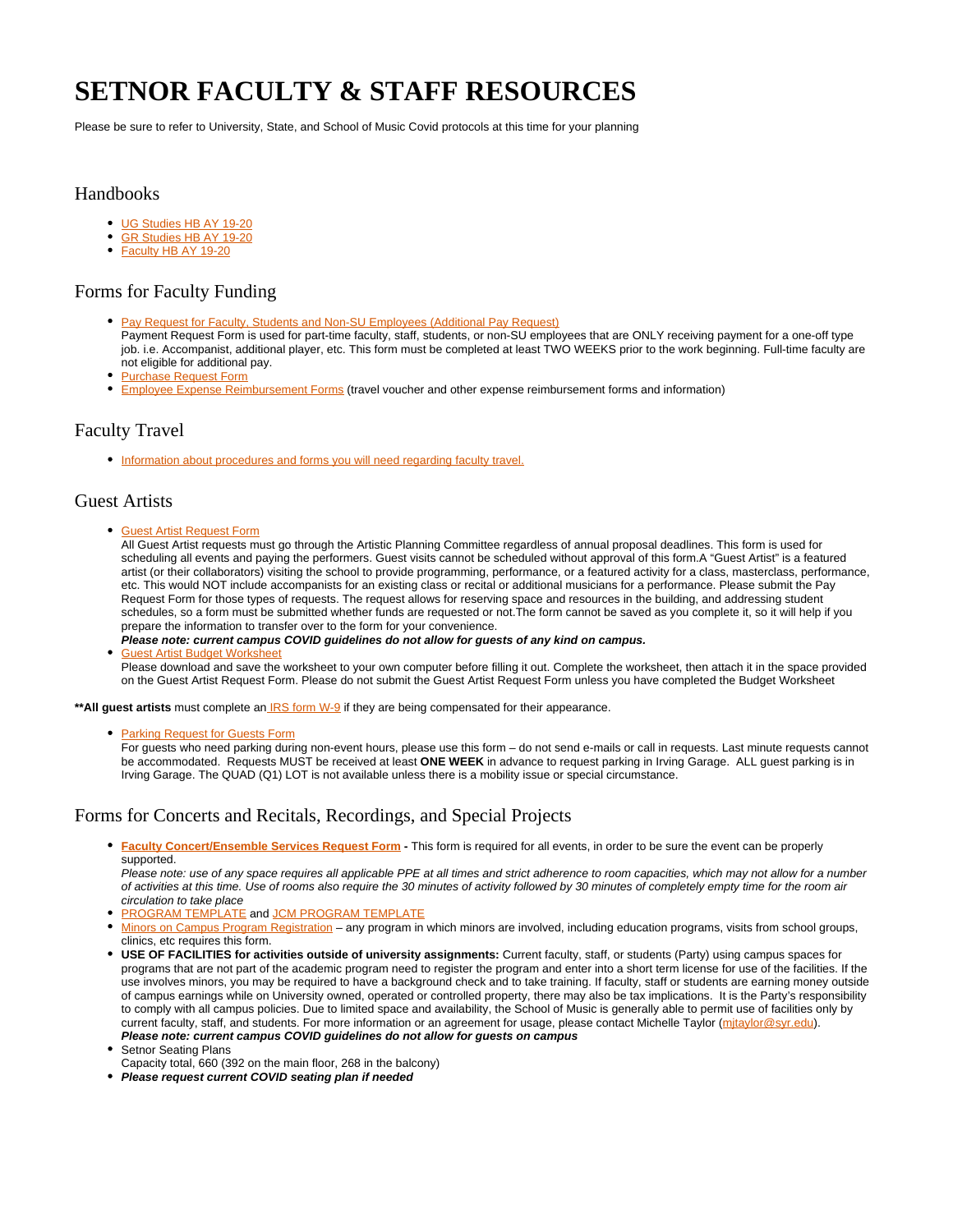

- $\bullet$ [CD Duplication Form](https://bit.ly/2pH5WF0) (for events recorded in Setnor Auditorium)
- $\bullet$ [Recording Project Request Form](https://bit.ly/2O9NvlQ)
- $\bullet$ [Convo Audio Request Form](https://bit.ly/34dkmfc)
- $\bullet$ [Room-availability](https://answers.syr.edu/display/vpa01/Room+Availability+and+Access+Google+Calendar)
- [Crouse room use agreement](https://answers.syr.edu/display/vpa01/Crouse+Room+Use+Agreement)
- $\bullet$ [Live Stream](http://riverbendmedia.com/jwplayer/syr.html)

The video player will not become active until immediately prior to the concert's start time. Please note that your listening and/or viewing experience may vary depending on network conditions and your computer setup. Users with fast computers and Internet connections will have the best results.

#### Faculty Resources

- [SYRACUSE UNIVERSITY RESOURCES](https://www.syracuse.edu/life/faculty-staff/)
- $\bullet$ **Syracuse University Center for Disability Resources** - for assistance, addressing student accommodations, etc [Faculty & Staff page](https://disabilityresources.syr.edu/facultystaff/)
	- [Faculty/Staff Resources and Guidelines for Students page](https://disabilityresources.syr.edu/covid19updates/facultystaff/)
- $\bullet$ **Field trip quidelines**
- [SU Syllabus Template](https://universitysenate.syr.edu/committees/curricula/courses-procedures-and-forms/forms/)
- $\bullet$ [Campus Maps](http://www.syr.edu/about/maps/)
- $\bullet$ [Orange Tracker - computer and IT help](https://ot.syr.edu/secure/Dashboard.jspa)
- $\bullet$ [Setnor Technology Working Group Support](https://dhknapp.expressions.syr.edu/setnor-covid-tech/support/)

**Technical Assistance in Classrooms:** call the help desk at 443-2677 for a faster response time. Support hours are Mon-Thu 8 am-8 pm, and Fri 8 am-5 pm.

The Learning Environments staff is also happy to meet with individual faculty in their teaching location to assist with use of technology at LEARNING [ENVIRONMENT RESOURCES](https://its.syr.edu/about-us/departments/learning-environments-and-media-production/).

## Audition Information

- [Audition Requirements](http://vpa.syr.edu/prospective-students/undergraduate-students/admissions-requirements/setnor-school-of-music/) (includes classical and JCM audition requirements, and also notes which majors can audition in JCM area)
- $\bullet$ [Audition Registration](http://vpa.syr.edu/prospective-students/undergraduate-students/admissions-requirements/setnor-school-of-music/audition-registration/) (this is where there are links to dates once they are live, link to the registration website, instructions how to submit online, etc)

#### University Forms for Students

- [Petition to Faculty Form](http://www.syr.edu/registrar/forms/Petition_to_Faculty.pdf)
- $\bullet$ [Proposal for Independent Study Course](http://www.syr.edu/registrar/forms/Proposal_for_Independent_Study_Course.pdf)
- $\bullet$ [Request for Incomplete Grade](http://www.syr.edu/registrar/forms/Request_for_Incomplete_Grade.pdf)